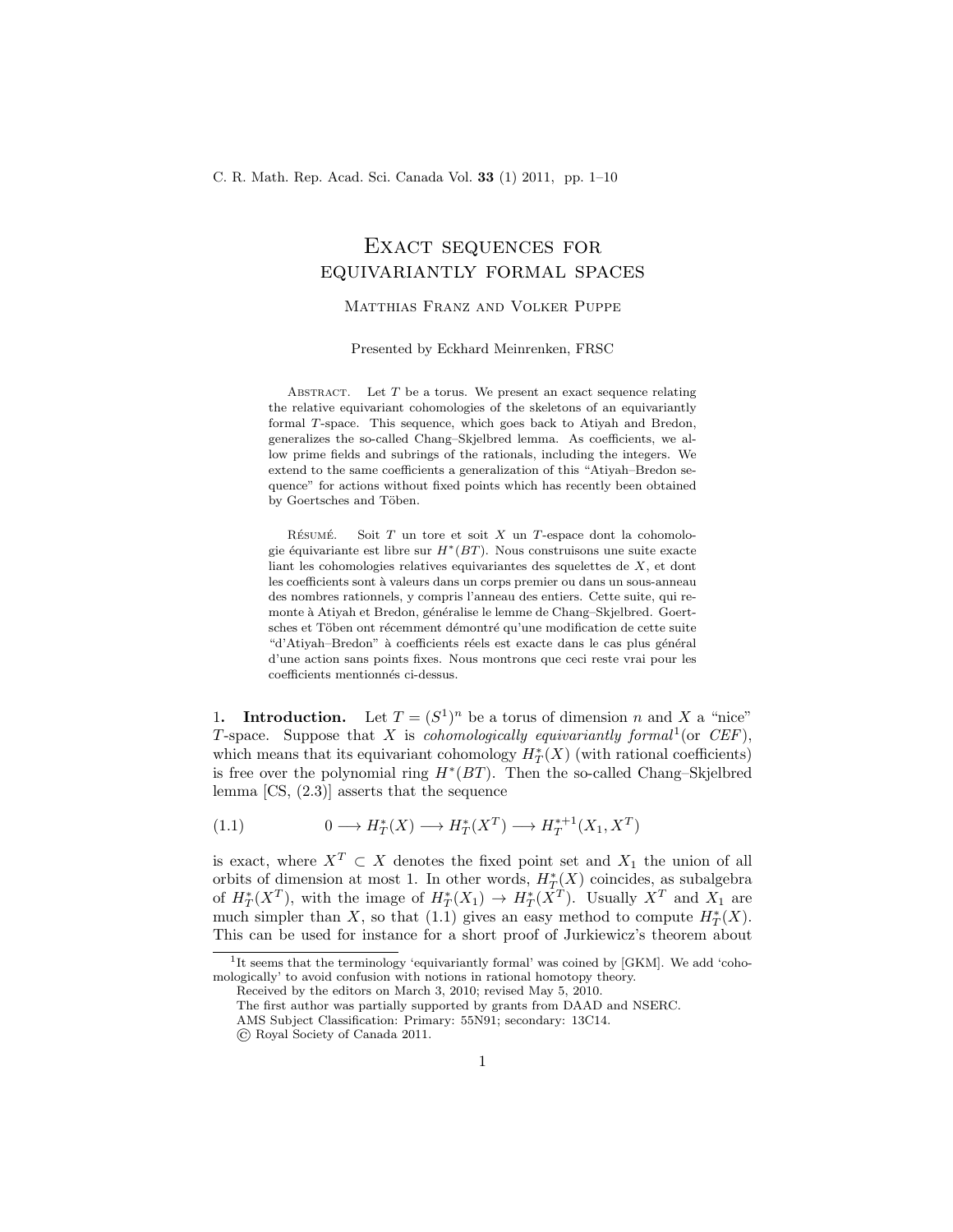the cohomology of smooth projective toric varieties, because they are known to be equivariantly formal, see Remark 2.3. There are many other applications of the Chang–Skjelbred lemma in algebraic and symplectic geometry, often with implications for combinatorics.

Roughly at the same time as Chang and Skjelbred, Atiyah proved a much more general theorem in the context of equivariant K-theory [A, Chapter 7]. Bredon [Br] then observed that it applies equally to cohomology. In the context of toric varieties an Atiyah-like theorem was proven by Barthel–Brasselet– Fieseler–Kaup for cohomology and intersection homology [BBFK, Theorem 4.3]. Recently Goertsches and Töben [GT] made the very interesting observation that the Cohen–Macaulay property, which Atiyah used in an essential way, gives generalizations also for fixed-point-free actions.

The principal aim of this note is to present a generalized cohomological version of Atiyah's theorem. Our proof in Section 2 will be a modification of his, adapted to cohomology and with a special emphasis on coefficient rings  $R$  other than the rationals, namely on subrings of Q and on prime fields. As a corollary, we get an integral version of the Chang–Skjelbred lemma with certain restrictions on the isotropy groups. We also extend the Goertsches–Töben result to the same coefficient rings and to more general spaces than compact T-manifolds.

The present note is a revised version of our preprint [FP′ ]. It extends our results from finite T-CW complexes to a much larger class of T-spaces and takes into account the Goertsches–Töben result.

Acknowledgements. The authors thank Winfried Bruns, Jean-Claude Hausmann, Lex Renner and Sue Tolman for helpful discussions. We are also indebted to the anonymous referee for suggesting improvements to the presentation of the paper.

2. The Atiyah–Bredon sequence. We use Alexander–Spanier cohomology, *cf.* [M, Chapter 8]. Coefficients are taken in a subring R of  $\mathbb{Q}$  or in the finite field  $R = \mathbb{Z}_p$ . Here the letter p denotes a prime, as it does in the rest of the paper. All topological spaces will be assumed to be paracompact and Hausdorff. Recall that on locally contractible spaces Alexander–Spanier cohomology and singular cohomology coincide.

Let  $T = (S^1)^n$  be a torus and X a T-space. (Note that its Borel construction  $X_T$  is again paracompact Hausdorff.) We assume X to be finite-dimensional. with only finitely many orbit types and such that  $H^*(X^K)$  is finitely generated over R for all closed subgroups K of  $T$ .<sup>2</sup> For example, X may be a finite  $T$ -CW complex, a compact topological T-manifold or a complex algebraic variety with an algebraic action of  $(\mathbb{C}^{\times})^n \supset T$ .

Denote by  $X_i$ ,  $-1 \leq i \leq n$ , the equivariant *i*-skeleton of X, *i.e.*, the union of

<sup>&</sup>lt;sup>2</sup>These assumptions can be weakened, *cf.* [AP, Section 3.2]. For example,  $X$  can be finitistic instead of finite-dimensional, and, for  $R = \mathbb{Q}$ , must only have finitely many connected orbit types.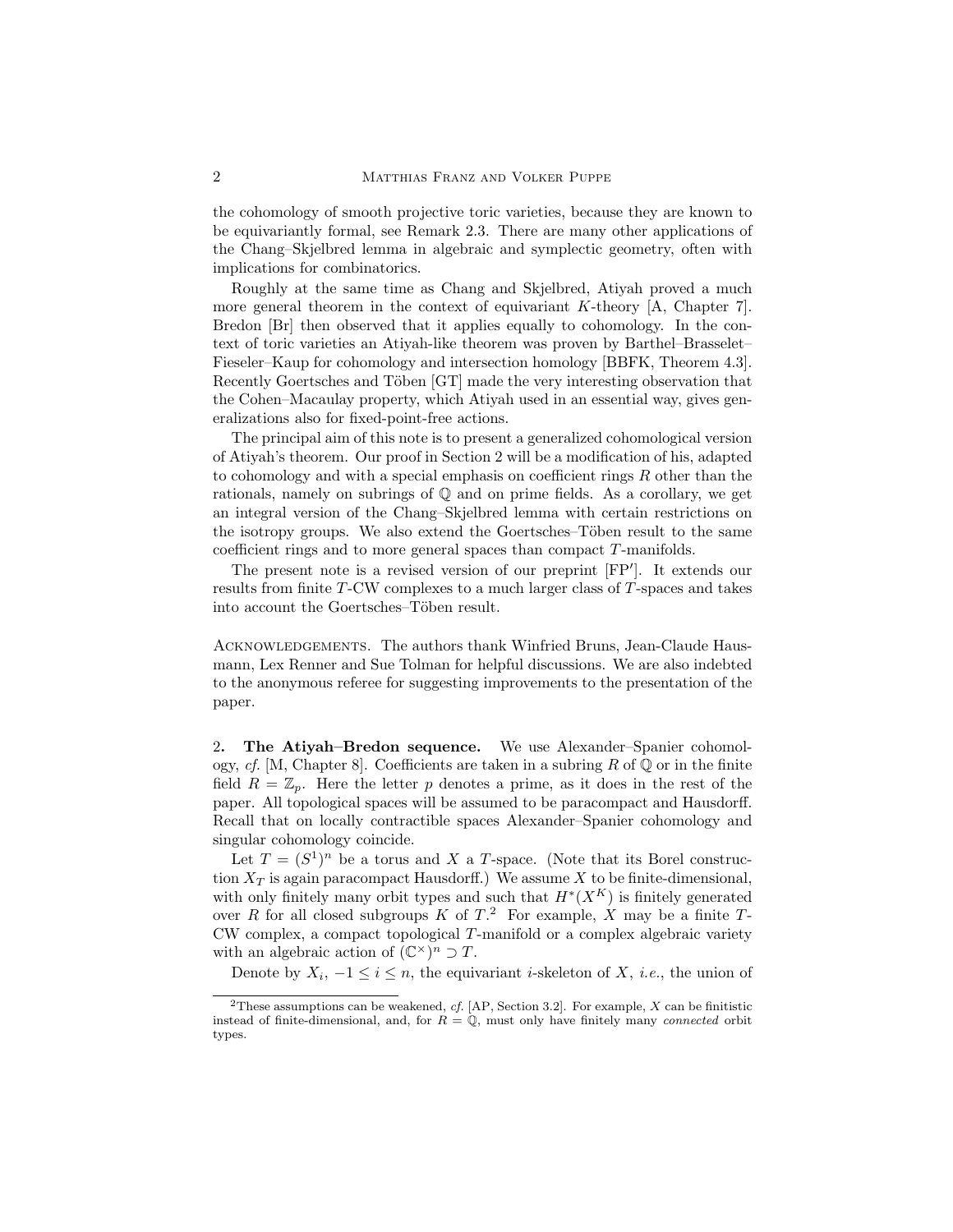all orbits of dimension  $\leq i$ . In particular,  $X_{-1} = \emptyset$ ,  $X_0 = X^T$  and  $X_n = X$ . Since X is Hausdorff with only finitely many orbit types, each  $X_i$  is closed in X. The maximal  $p$ -torus  $T_p \subset T$  is the subgroup of all elements of order  $p$  (together with  $1 \in T$ ). It is isomorphic to  $\mathbb{Z}_p^n$ . The  $T_p$ -equivariant *i*-skeleton  $X_{p,i}$  of X is the set of all  $T_p$ -orbits consisting of at most  $p^i$  points. One clearly has  $X_i \subset X_{p,i}$ .

The inclusion of pairs  $(X_i, X_{i-1}) \hookrightarrow (X, X_{i-1})$  gives rise to a long exact sequence

(2.1)

$$
\cdots \to H^*_T(X,X_i) \to H^*_T(X,X_{i-1}) \to H^*_T(X_i,X_{i-1}) \stackrel{\delta}{\to} H^{*+1}_T(X,X_i) \to \cdots,
$$

and likewise  $(X_{i+1}, X_{i-1}) \hookrightarrow (X_{i+1}, X_i)$  gives maps

(2.2) 
$$
H_T^*(X_i, X_{i-1}) \to H_T^{*+1}(X_{i+1}, X_i).
$$

THEOREM 2.1. Let X be a T-space such that  $H^*_T(X)$  is a free  $H^*(BT)$ -module. *Suppose in addition that for all* i

$$
(2.3a) \t\t X_{p,i} = X_i
$$

*if*  $R = \mathbb{Z}_p$ *, or, in case*  $R \subset \mathbb{Q}$ *,* 

$$
(2.3b) \t\t X_{p,i-1} \subset X_i
$$

*for all* p *not invertible in* R*. Then the following "Atiyah–Bredon sequence" is exact:*

$$
(2.4) \quad 0 \longrightarrow H_T^*(X) \longrightarrow H_T^*(X_0) \longrightarrow H_T^{*+1}(X_1, X_0) \longrightarrow \cdots
$$

$$
\cdots \longrightarrow H_T^{*+n-1}(X_{n-1}, X_{n-2}) \longrightarrow H_T^{*+n}(X_n, X_{n-1}) \longrightarrow 0.
$$

*More generally, if condition* (2.3a) *or* (2.3b) *holds for all*  $i \leq k$ *, then one still has exactness for*

$$
(2.5) \quad 0 \longrightarrow H_T^*(X) \longrightarrow H_T^*(X_0) \longrightarrow H_T^{*+1}(X_1, X_0) \longrightarrow \cdots
$$

$$
\cdots \longrightarrow H_T^{*+k-1}(X_{k-1}, X_{k-2}) \longrightarrow H_T^{*+k}(X_k, X_{k-1}).
$$

The content of the Chang–Skjelbred lemma is just exactness of the Atiyah– Bredon sequence at the first terms. Rephrasing Theorem 2.1 for  $k \in \{0,1\}$  and integer coefficients, we get:

COROLLARY 2.2. *Assume*  $R = \mathbb{Z}$  and let X be a T-space such that  $H^*_T(X)$  is *free over* H<sup>∗</sup> (BT)*. Then*

$$
0 \longrightarrow H^*_T(X) \longrightarrow H^*_T(X_0)
$$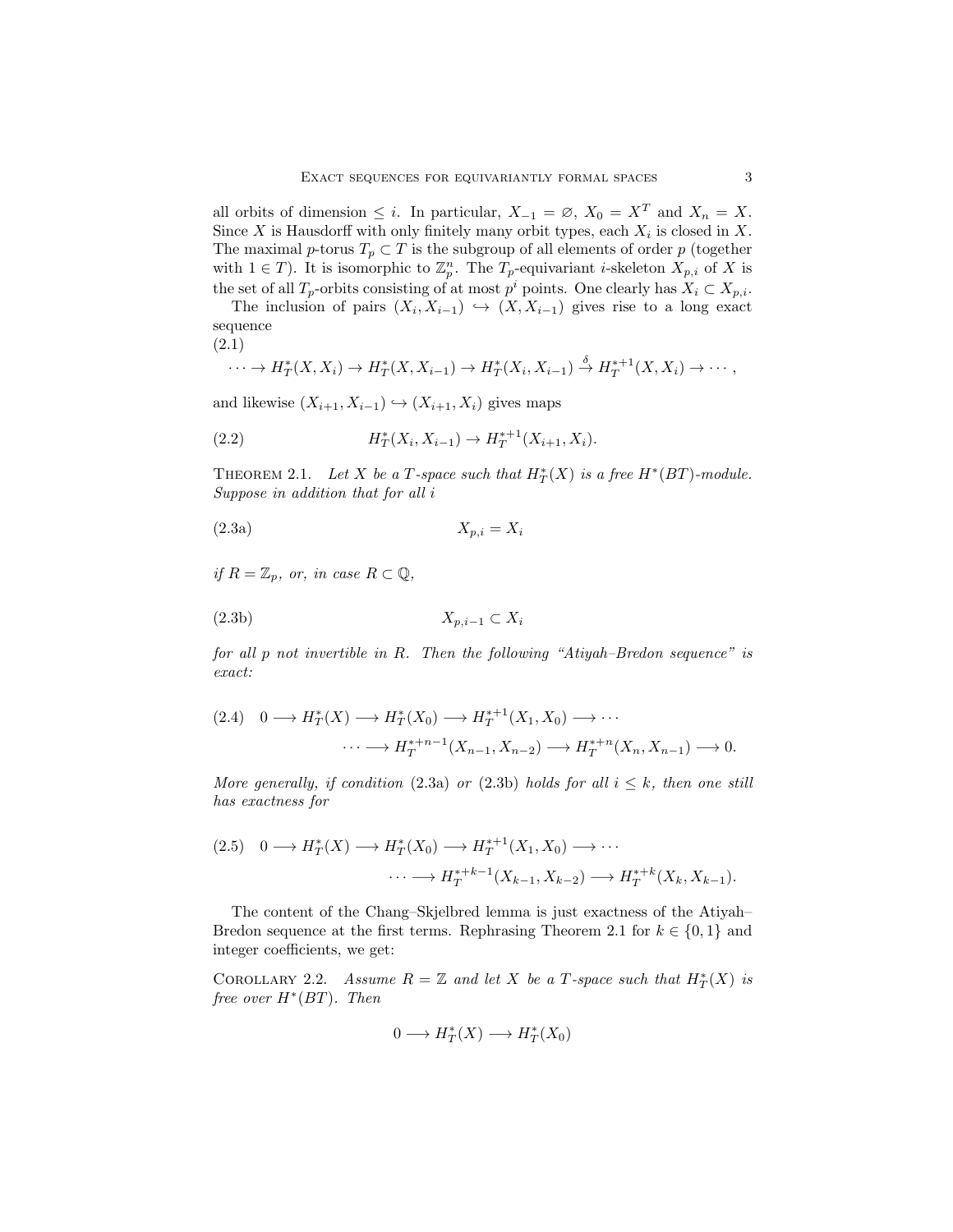*is exact.* If in addition the isotropy group of each  $x \notin X_1$  *is contained in a proper subtorus of* T (i.e., *if condition* (2.3b) *holds for*  $i \leq 1$ *), then the following sequence is exact:*

$$
0 \longrightarrow H^*_T(X) \longrightarrow H^*_T(X_0) \longrightarrow H^{*+1}_T(X_1, X_0).
$$

The injectivity of the map  $H^*_T(X) \to H^*_T(X_0)$  is an immediate consequence of the localization theorem in equivariant cohomology, see Lemma 4.4 below.

The above "proper subtorus condition" is violated in the counterexample given by Tolman–Weitsman [TW, Section 4] because there all orbits of dimension 2 have isotropy group  $\mathbb{Z}_2 \times \mathbb{Z}_2 \subset S^1 \times S^1$ . The full condition (2.3b) can be stated analogously: For  $R = \mathbb{Z}$  the isotropy group  $T_x$  of any  $x \in X$  must be contained in a subtorus of dimension  $\leq \dim T_x + 1$ .

REMARK 2.3. In some cases general criteria guarantee the freeness of  $H^*_T(X)$ over  $H^*(BT)$ , for instance if  $H^*(X)$  is free over R and concentrated in even degrees (Leray–Hirsch). Assume that  $H^*(X)$  is free over  $R \subset \mathbb{Q}$ . Then  $H^*_T(X)$ is free over  $H^*(BT)$  if X is a compact Kähler manifold with  $X^T \neq \emptyset$  (for example, a smooth projective  $(\mathbb{C}^{\times})^n$ -variety) [Bl, Theorem II.1.2] or if X is a compact Hamiltonian  $T$ -manifold  $[F]$ . If all isotropy groups of  $X$  are connected, then the exactness of the Atiyah–Bredon sequence with integer coefficients can be characterized by a homological condition on  $H^*_T(X)$ , see [FP].

3. Isotropy groups. Before proving Theorem 2.1, we want to reformulate the conditions (2.3a) and (2.3b) on the equivariant skeletons in algebraic terms. In the sequel, we will refer to  $(2.3a)$  and  $(2.3b)$  together as condition  $(2.3)$ . Notice that this condition is always satisfied for  $R = \mathbb{Q}$ .

For any closed subgroup  $T' \subset T$  there is an isomorphism  $T \cong (S^1)^n$  and a divisor chain  $m_q | m_{q-1} | \cdots | m_1$  such that T' corresponds to the subgroup

(3.1) 
$$
\mathbb{Z}_{m_1} \times \cdots \times \mathbb{Z}_{m_q} \times (S^1)^r \subset (S^1)^n.
$$

(To see this, consider the inverse image of  $T'$  under the exponential map  $\exp: \mathfrak{t} \to$ T and compare it with the lattice  $\exp^{-1}(1)$ .)

Recall that the dimension of a module  $M$  over a ring  $S$  is the Krull dimension of  $S/\text{Ann }M$ , that is, the length of a maximal chain  $\mathfrak{p}_0 \subsetneq \mathfrak{p}_1 \subsetneq \cdots$  of prime ideals in  $S$ , all containing the annihilator Ann  $M$  of  $M$ . We denote the dimension of  $R$ over itself by d. Hence,  $d = 0$  if R is a field, and  $d = 1$  if  $R \subsetneq \mathbb{Q}$ . Since R is a PID, the dimension of a polynomial ring  $R[t_1, \ldots, t_s]$  is  $d + s$  [S, Proposition III.13].

LEMMA 3.1. Let  $T' \subset T$  *be a closed subgroup and let s be the number of*  $m_j$ 's *in the decomposition* (3.1) *which are not invertible in* R*. Then*

$$
\dim_{H^*(BT)} H^*(BT') = \begin{cases} r+s & \text{if } R \text{ is a field or } s > 0, \\ r+1 & \text{if } R \subsetneq \mathbb{Q} \text{ and } s = 0. \end{cases}
$$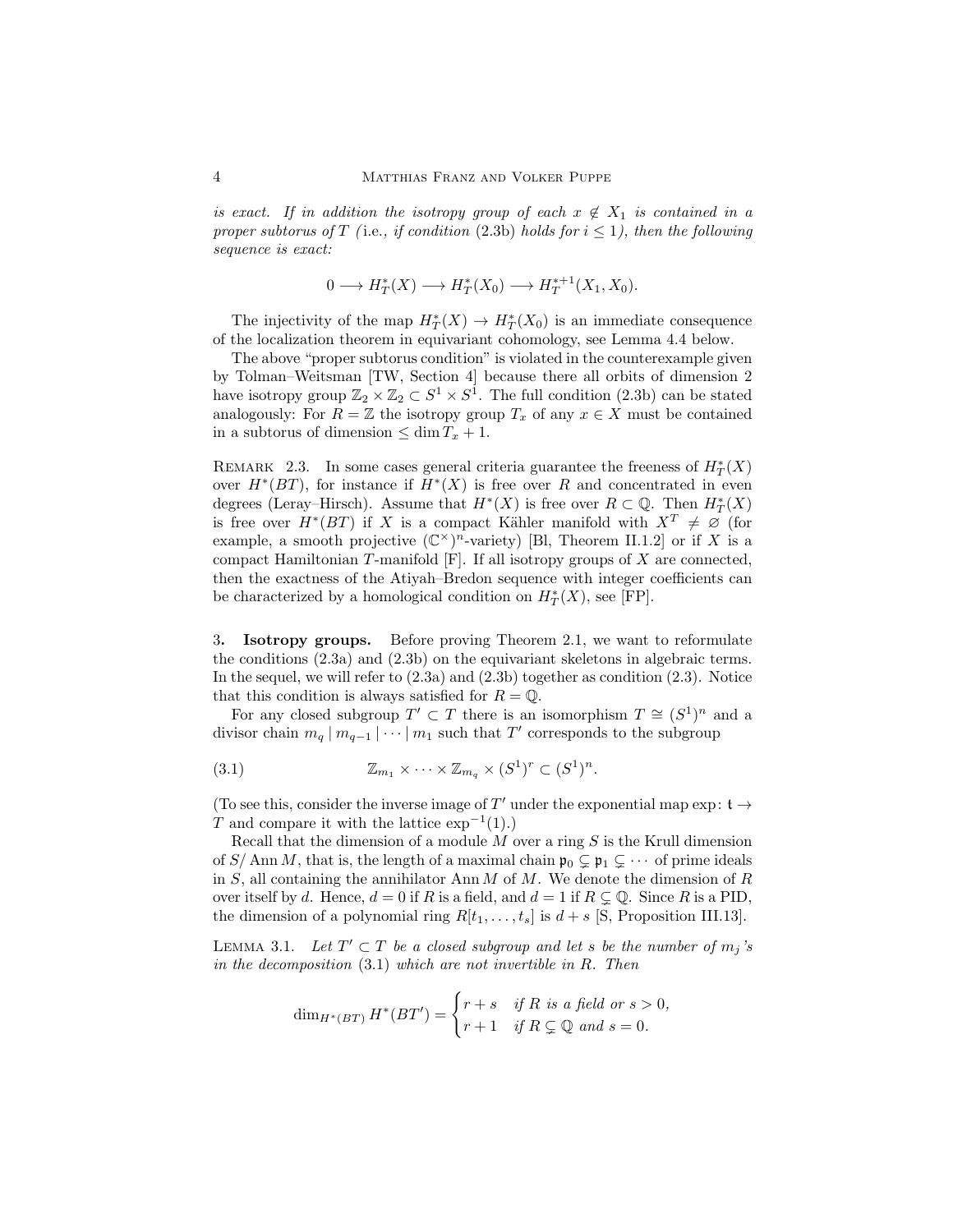PROOF. The  $H^*(BT)$ -action on  $H^*(BT')$  comes from the algebra map induced by the inclusion  $T' \hookrightarrow T$ . Hence, the dimension of the  $H^*(BT)$ -module  $H^*(BT')$ is equal to the Krull dimension of the (evenly graded) image A of  $H^*(BT)$ in  $H^*(BT')$ .

We choose isomorphisms  $H^{2*}(BS^1) \cong R[t]$  and  $H^{2*}(B\mathbb{Z}_m) \cong R[t]/mt$  such that the map  $H^{2*}(BS^1) \to H^{2*}(B\mathbb{Z}_m)$  corresponds to the canonical quotient map  $R[t] \to R[t]/mt$ . By the Künneth theorem for cohomology, we find

$$
A \cong H^{2*}(B\mathbb{Z}_{m_1}) \otimes \cdots \otimes H^{2*}(B\mathbb{Z}_q) \otimes H^{2*}(BS^1)^{\otimes r}
$$
  
\n
$$
\cong R[t_1, \ldots, t_q, t'_1, \ldots, t'_r]/(m_1t_1, \ldots, m_qt_q)
$$
  
\n
$$
= R[t_1, \ldots, t_s, t'_1, \ldots, t'_r]/(m_1t_1, \ldots, m_st_s)
$$

since  $m_{s+1}, \ldots, m_q$  are invertible in R.

R, a field or  $s = 0$ : then  $A \cong R[t_1, \ldots, t_s, t'_1, \ldots, t'_r]$ , so the assertion is clear.  $R \subseteq \mathbb{Q}$  and  $s > 0$ : An ascending chain of prime ideals in A of length k is the same as an ascending chain  $\mathfrak{p}_0 \subset \cdots \subset \mathfrak{p}_k$  of prime ideals in  $B =$  $R[t_1,\ldots,t_s,t'_1,\ldots,t'_r]$  with  $(m_1t_1,\ldots,m_st_s) \subset \mathfrak{p}_0$ . Since one can clearly find such a chain of length  $r + s$ , we have to show that there are no longer chains. If  $\mathfrak{p}_0$  contains some prime factor p of  $m_s$ , then  $B/\mathfrak{p}_0$  is a quotient of

$$
\mathbb{Z}_p[t_1,\ldots,t_s,t'_1,\ldots,t'_r],
$$

which is of dimension  $r + s$ . Otherwise,  $t_s \in \mathfrak{p}_0$  and  $B/\mathfrak{p}_0$  is a quotient of  $R[t_1, \ldots, t_{s-1}, t'_1, \ldots, t'_r]$ , which by induction has again dimension  $r + s$ . In any case, we find that  $k \leq r + s$ .

**PROPOSITION** 3.2. *The conditions* (2.3) *for all*  $i \leq k$  *are equivalent to the conditions*

$$
(3.2) \qquad \forall x \in X \quad \dim_{H^*(BT)} H^*(BT_x) \ge d + n - i \quad \implies \quad x \in X_i
$$

*for all*  $i \leq k$ *.* 

PROOF.  $R = \mathbb{Q}$ : Since the dimension of  $H^*(BT_x)$  is just the rank of  $T_x$ , condition (3.2) holds for all spaces, as does (2.3).

 $R = \mathbb{Z}_p$ : By Lemma 3.1, condition (3.2) means that the rank of the maximal p-torus contained in  $T_x$  equals the dimension of  $T_x$  for  $x \in X_k$ , and differs by at most  $i-k-1$  for  $x \in X_i \setminus X_{i-1}$ ,  $i > k$ . This is equivalent to  $X_{p,i} = X_i$  for  $i \leq k$ .

 $R \subsetneq \mathbb{Q}$ : Here condition (3.2) translates into the following: for each noninvertible prime p the rank of the maximal p-torus in  $T_x$  differs by at most 1 from the dimension of  $T_x$  for  $x \in X_k$ , and by at most  $i - k$  for  $x \in X_i \setminus X_{i-1}$ , *i* > *k*. This is the same as saying  $X_{p,i-1}$  ⊂  $X_i$  for all  $i \leq k$ .

Note that conditions  $(3.2)$  are always true in K-theory (see [A,  $(7.1)$ ]), essentially because the representation ring of a finite group is a finitely generated Z-module.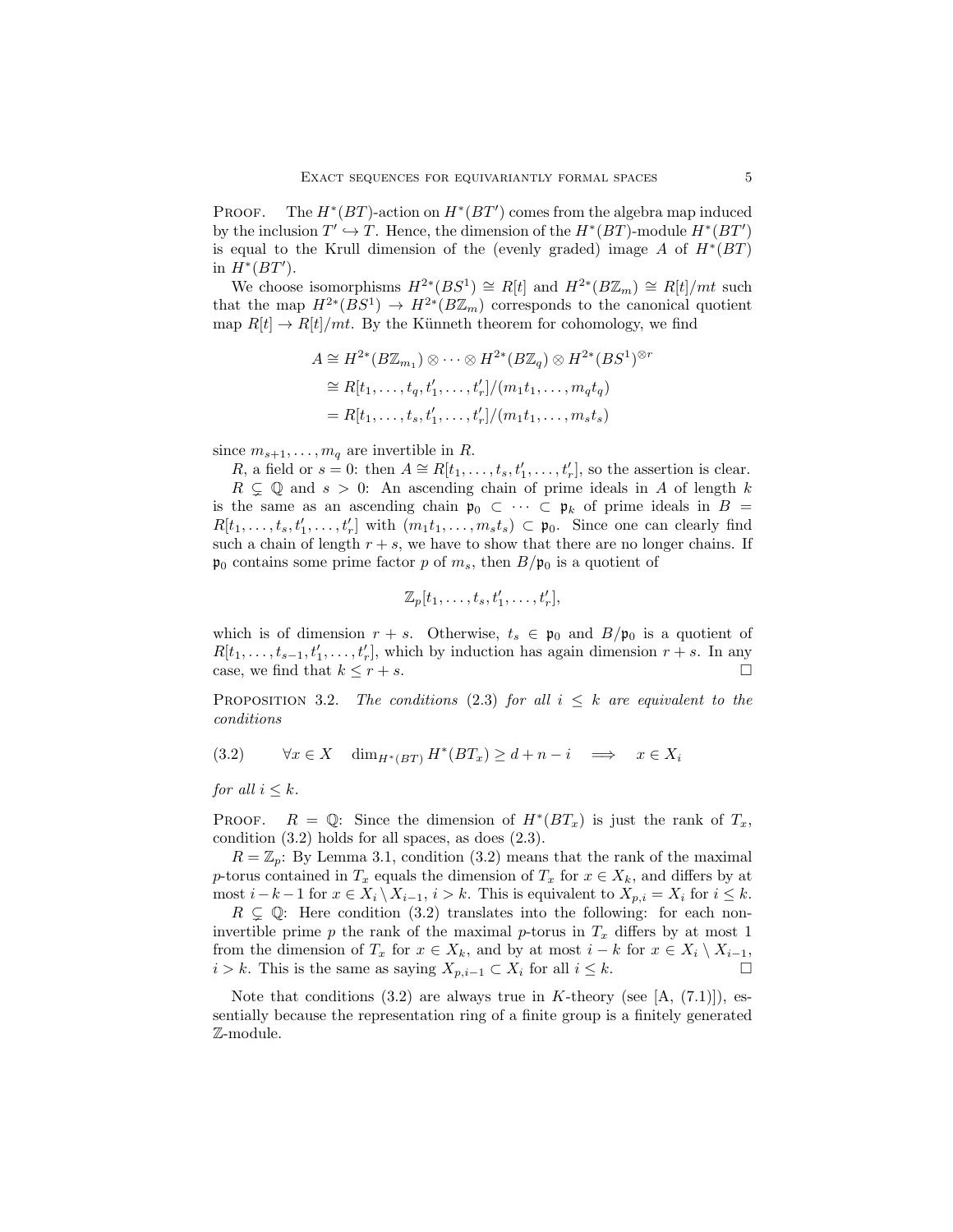4. Proof of Theorem 2.1. Before starting in earnest, we remark that our assumptions on X imply that all R-modules  $H^*(X_j, X_i)$ ,  $j \geq i$ , are finitely generated, hence so are the  $H^*(BT)$ -modules  $H^*_T(X_j, X_i)$ . (Use the usual long exact sequences for the first claim. For equivariant cohomology, the proof given in [AP,  $(3.10.1)$ ] for  $R = \mathbb{Q}$  still applies.)

The sequences (2.4) and (2.5) are exact if and only if for all  $i \geq 0$  (respectively  $0 \leq i \leq k$ ) the sequence (2.1) splits into short exact sequences

$$
(4.1) \qquad 0 \longrightarrow H_T^*(X, X_{i-1}) \longrightarrow H_T^*(X_i, X_{i-1}) \longrightarrow H_T^{*+1}(X, X_i) \longrightarrow 0,
$$

*i.e.*, if and only if the inclusion of pairs  $(X, X_{i-1}) \hookrightarrow (X, X_i)$  induces the zero map in cohomology. (See [FP, Lemma 4.1].)

Let M be a graded  $H^*(BT)$ -module. Then any prime ideal associated with M is homogeneous, *i.e.*, generated by its homogeneous elements [BH, Lemma 1.5.6], hence contained in some maximal homogeneous ideal  $\mathfrak{m}$ . This implies  $M = 0$ if and only if  $M_{\mathfrak{m}} = 0$  for all maximal homogeneous ideals  $\mathfrak{m} \subset H^*(BT)$ . It suffices therefore to prove exactness after localizing at such an ideal m. Note that it always contains  $H^{>0}(BT)$ . From now on all localized modules will be over the regular local ring  $A = H^*(BT)_{\mathfrak{m}}$ , whose maximal ideal we denote by  $\mathfrak{m}_A$ .

By induction on  $i > 0$  (resp.  $0 \le i \le k$ ), we show:

CLAIM 4.1. *The sequence* (4.1) *is exact, and*  $H_T^*(X, X_i)$ <sub>m</sub> *is zero or a Cohen– Macaulay module of dimension*  $d + n - i - 1$ *.* 

Recall that the *depth* of a finitely generated A-module M is the maximal length of an M-regular sequence in the maximal ideal  $m_A$ . An M-regular sequence is a sequence  $a_1, \ldots, a_l \in \mathfrak{m}_A$  such that  $(a_1, \ldots, a_l)M \neq M$  and such that  $a_j$  is not a zero divisor on  $M/(a_1, \ldots, a_{j-1})M$  for all  $j \leq l$ . One always has

$$
(4.2) \t\text{depth } M \leq \dim M;
$$

if  $M \neq 0$  and

$$
(4.3) \t\text{depth } M = \dim M,
$$

then M is called *Cohen–Macaulay*. (We use [S] and [BH] as references for commutative algebra. The reader might also find the summary of results in [AP, Appendix A] helpful. They were compiled with applications in equivariant cohomology in mind.)

We start the proof with several lemmas. The first two are standard.

LEMMA 4.2. Let  $0 \to U \to M \to N \to 0$  be an exact sequence of A-modules. *Then*

 $depth N > min{depth U - 1, depth M}.$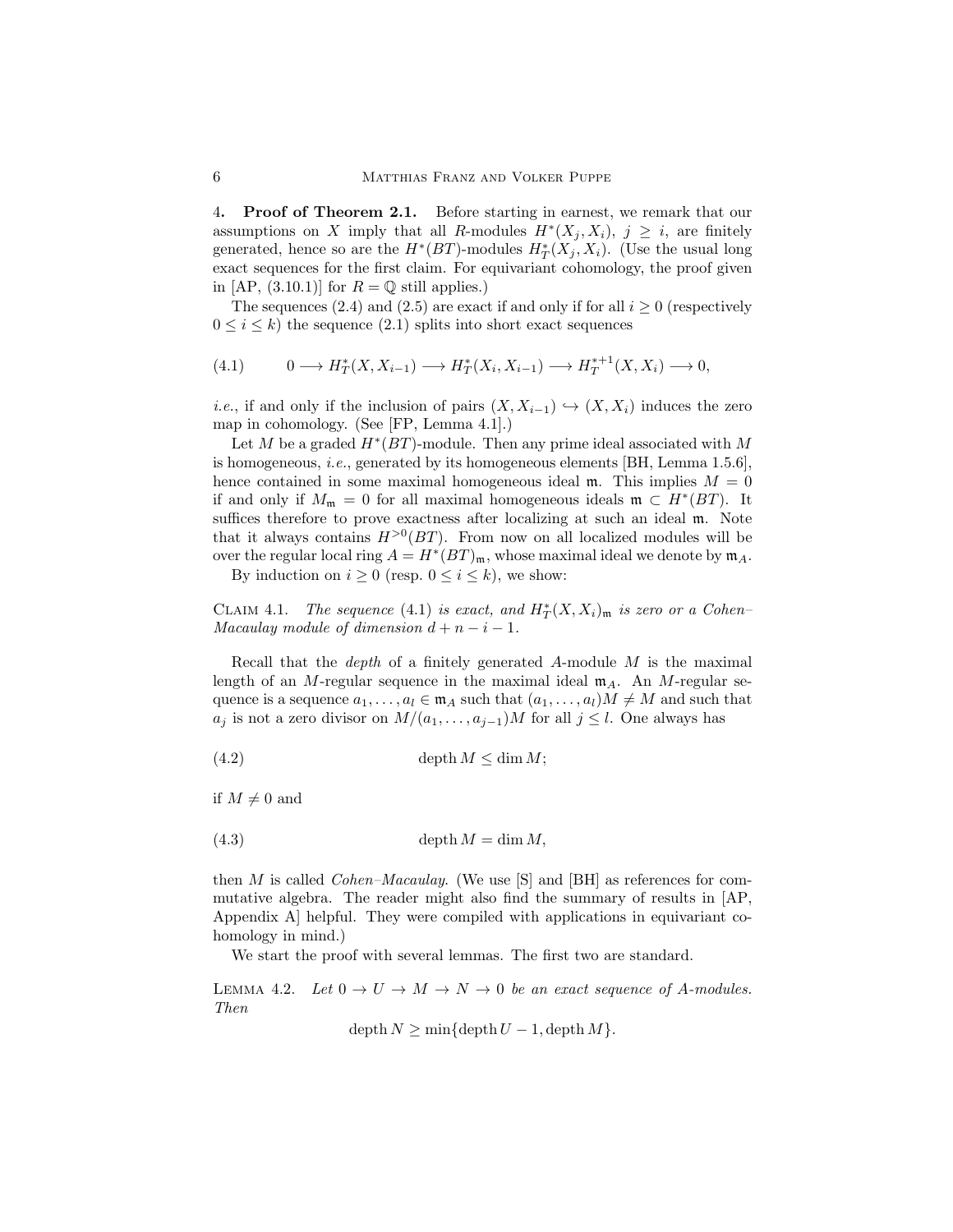PROOF. Since

$$
\operatorname{depth} M = \inf\{i : \operatorname{Ext}^i(K, M) \neq 0\},\
$$

where  $K$  denotes the residue field of  $A$ , the assertion follows from the long exact sequence

$$
\cdots \longrightarrow \text{Ext}^i(K, U) \longrightarrow \text{Ext}^i(K, M) \longrightarrow \text{Ext}^i(K, N) \longrightarrow \text{Ext}^{i+1}(K, U) \longrightarrow \cdots
$$

LEMMA 4.3. *Let*  $M$  *be a Cohen–Macaulay A-module. If*  $U \subset M$  *is a non-zero* submodule, then  $\dim U = \dim M$ .

**PROOF.** Choose a prime ideal **p** associated to U, hence also to M. Since M is Cohen–Macaulay, we have dim  $A/\mathfrak{p} = \dim M$  by [S, Proposition IV.13]. On the other hand,  $\dim A/\mathfrak{p} \leq \dim U \leq \dim M$ .

LEMMA 4.4. *For all*  $i \leq k$  *one has* dim  $H^*_T(X, X_i) \leq d + n - i - 1$ .

PROOF. This follows from the localization theorem in equivariant cohomology: For a prime ideal  $\mathfrak{p} \subset H^*(BT)$ , define  $X^{\mathfrak{p}} = \{x \in X : \mathfrak{p} \supset \text{Ann } H^*(BT_x)\}.$  The localization theorem asserts that the inclusion  $X^{\mathfrak{p}} \hookrightarrow X$  induces an isomorphism

$$
H^*_T(X)_{\mathfrak{p}}=H^*_T(X^{\mathfrak{p}})_{\mathfrak{p}},
$$

see for example [AP, Section 3.2]. An analogous formula holds for relative cohomology.

Now assume that  $\dim H_T^*(X, X_i) \geq d + n - i$ . This means that there is a prime ideal  $\mathfrak{p} \supset \text{Ann } H^*_T(X, X_i)$  such that  $\dim H^*(BT)/\mathfrak{p} \geq d + n - i$ . Hence  $\dim H^*(BT_x) \geq d + n - i$  for any  $x \in X^{\mathfrak{p}}$ . By Proposition 3.2, this implies  $x \in X_i$ , *i.e.*,  $X^{\mathfrak{p}} \subset X_i$ . The localization theorem now gives

$$
H^*_T(X,X_i)_{\mathfrak{p}}=H^*_T(X^{\mathfrak{p}},X_i^{\mathfrak{p}})_{\mathfrak{p}}=H^*_T(X^{\mathfrak{p}},X^{\mathfrak{p}})_{\mathfrak{p}}=0.
$$

But this is impossible, because for any prime ideal  $\mathfrak{p}$  one has  $\mathfrak{p} \supset \text{Ann } H^*_T(X,X_i)$ if and only if  $H^*_T(X,X_i)_{\mathfrak{p}}\neq 0$  [S, Proposition I.3]. (Here we are using that  $H^*_T(X, X_i)$  is finitely generated over  $H^*(BT)$ .) Hence  $\dim H^*_T(X, X_i) \leq d + n$  $i-1.$ 

LEMMA 4.5. *For all*  $i \geq 0$  *one has* depth  $H^*_T(X_i, X_{i-1})_{\mathfrak{m}} \geq n - i$ .

PROOF. Each  $x \in X_i \setminus X_{i-1}$  is fixed by exactly one  $(n-i)$ -dimensional torus  $T_{\alpha} \subset T$ . Because X has only finitely many orbit types, we can write  $X_i \setminus X_{i-1}$ as the disjoint union of finitely many subsets  $Y_{\alpha} = (X_i \setminus X_{i-1})^{T_{\alpha}}$ . Since  $\overline{Y}_{\alpha} \subset$  $Y_{\alpha} \cup X_{i-1}$ , a Mayer–Vietoris argument gives

$$
H_T^*(X_i, X_{i-1}) = \bigoplus_{\alpha} H_T^*(\bar{Y}_{\alpha}, \bar{Y}_{\alpha} \cap X_{i-1}).
$$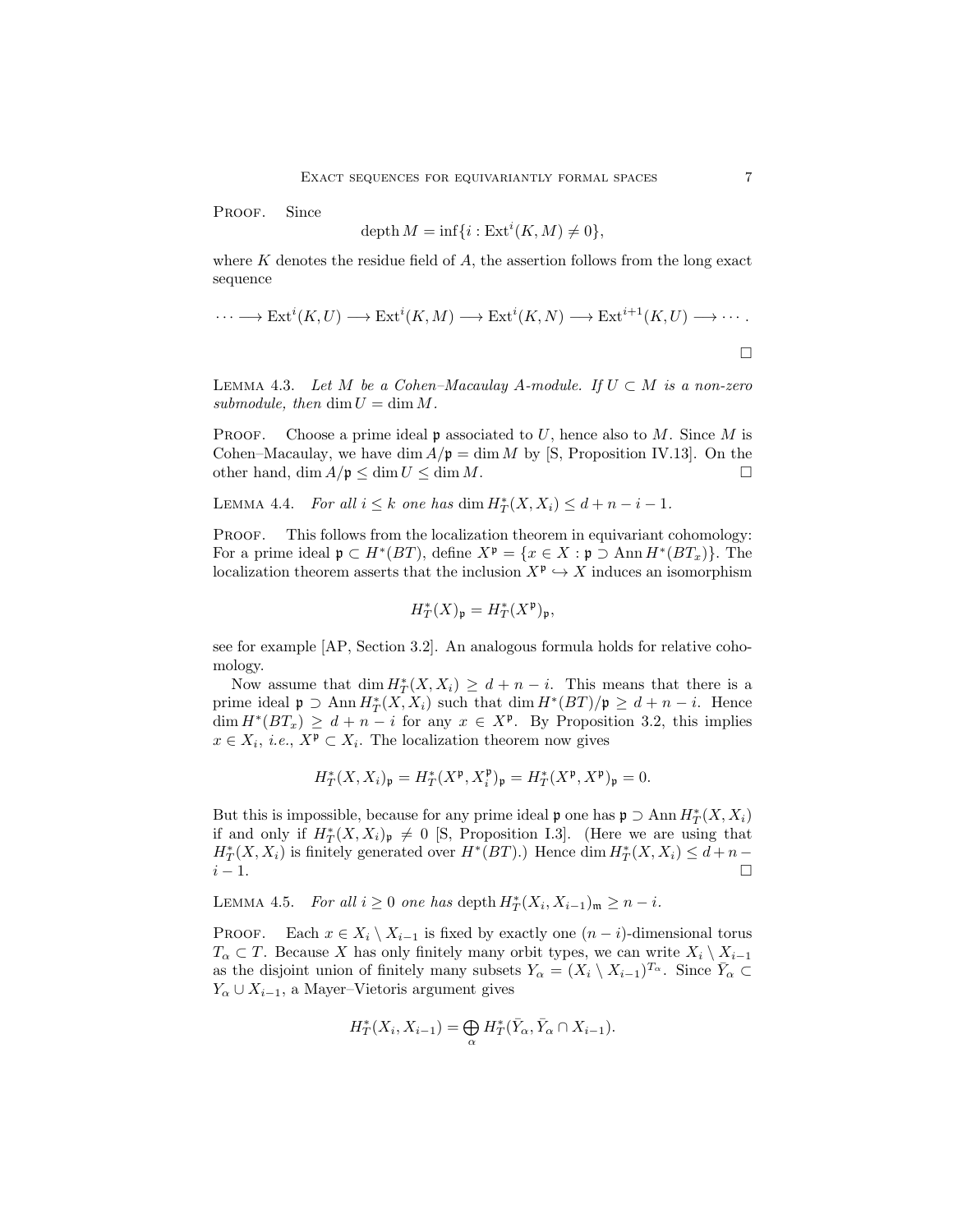(Recall that with respect to Alexander–Spanier cohomology, the Mayer–Vietoris sequence is exact for all pairs of closed subspaces, *cf.* [M, Section 8.6].)

We have

$$
M:=H_{T}^{*}(\bar{Y}_{\alpha},\bar{Y}_{\alpha}\cap X_{i-1})=H_{T/T_{\alpha}}^{*}(\bar{Y}_{\alpha},\bar{Y}_{\alpha}\cap X_{i-1})\otimes_{R}H^{*}(BT_{\alpha})
$$

because  $\bar{Y}_\alpha$  is fixed by  $T_\alpha$ . A sequence of generators  $x_1, \ldots, x_{n-i} \in H^2(BT_\alpha) \subset \mathfrak{m}$ clearly is  $M_{\rm m}$ -regular. Hence

$$
\operatorname{depth} M_{\mathfrak{m}} \geq n - i.
$$

The description of depth via Ext (*cf.* the proof of Lemma 4.2) shows that the depth of a direct sum is the minimum of the depths of the summands. This gives the result.  $\Box$ 

We now prove Claim 4.1 by induction on i, assuming that  $H^*_T(X, X_{i-1})_{\mathfrak{m}}$  is zero or a Cohen–Macaulay module of dimension  $d + n - i$ . For  $i = 0$  this is true because we assume  $H^*_T(X, X_{-1}) = H^*_T(X)$  to be free over the regular ring  $H^*(BT)$ .

In the case  $H^*_T(X, X_{i-1})_{\mathfrak{m}} = 0$  the sequence (2.1) splits into short exact sequences for trivial reasons. Suppose therefore that  $H^*_T(X, X_{i-1})_{\mathfrak{m}}$  is non-zero and Cohen–Macaulay of dimension  $d + n - i$ . Since

(4.4) 
$$
\dim H_T^*(X, X_i)_{\mathfrak{m}} \le \dim H_T^*(X, X_i) \le d + n - i - 1
$$

by Lemma 4.4 and dim  $H^*_T(X, X_{i-1})_{\mathfrak{m}} = d + n - i$ , the image of  $H^*_T(X, X_i)_{\mathfrak{m}}$ in  $H^*_T(X, X_{i-1})$ <sub>m</sub> has lower dimension than the target module, hence is zero by Lemma 4.3. In other words, (4.1) is exact in this case as well.

Lemma 4.2 now gives

(4.5) 
$$
\operatorname{depth} H_T^*(X, X_i)_{\mathfrak{m}} \geq d + n - i - 1
$$

since depth  $H^*_T(X_i, X_{i-1})_{\mathfrak{m}} \geq n-i$  by Lemma 4.5 and depth  $H^*_T(X, X_{i-1})_{\mathfrak{m}} =$  $d + n - i$  (or infinity if  $H^*_T(X, X_{i-1})_{\mathfrak{m}} = 0$ ).

Comparing (4.4) and (4.5) with the inequality (4.2) finishes the proof.

5. Actions without fixed points. The Atiyah–Bredon sequence (2.4) can never be exact if T acts without fixed points (unless  $X = \emptyset$ ). Yet there are interesting fixed-point-free actions. In the context of compact differentiable Tmanifolds and real coefficients, Goertsches and Töben [GT] observed that one can modify (2.4) to accommodate for this case. We briefly comment on such a generalization in our setting.

Proposition 5.1. *Let* k *be the minimal dimension of the* T*-orbits in* X*. If* X *satisfies condition* (2.3), then  $\dim H_T^*(X) = d + n - k$ .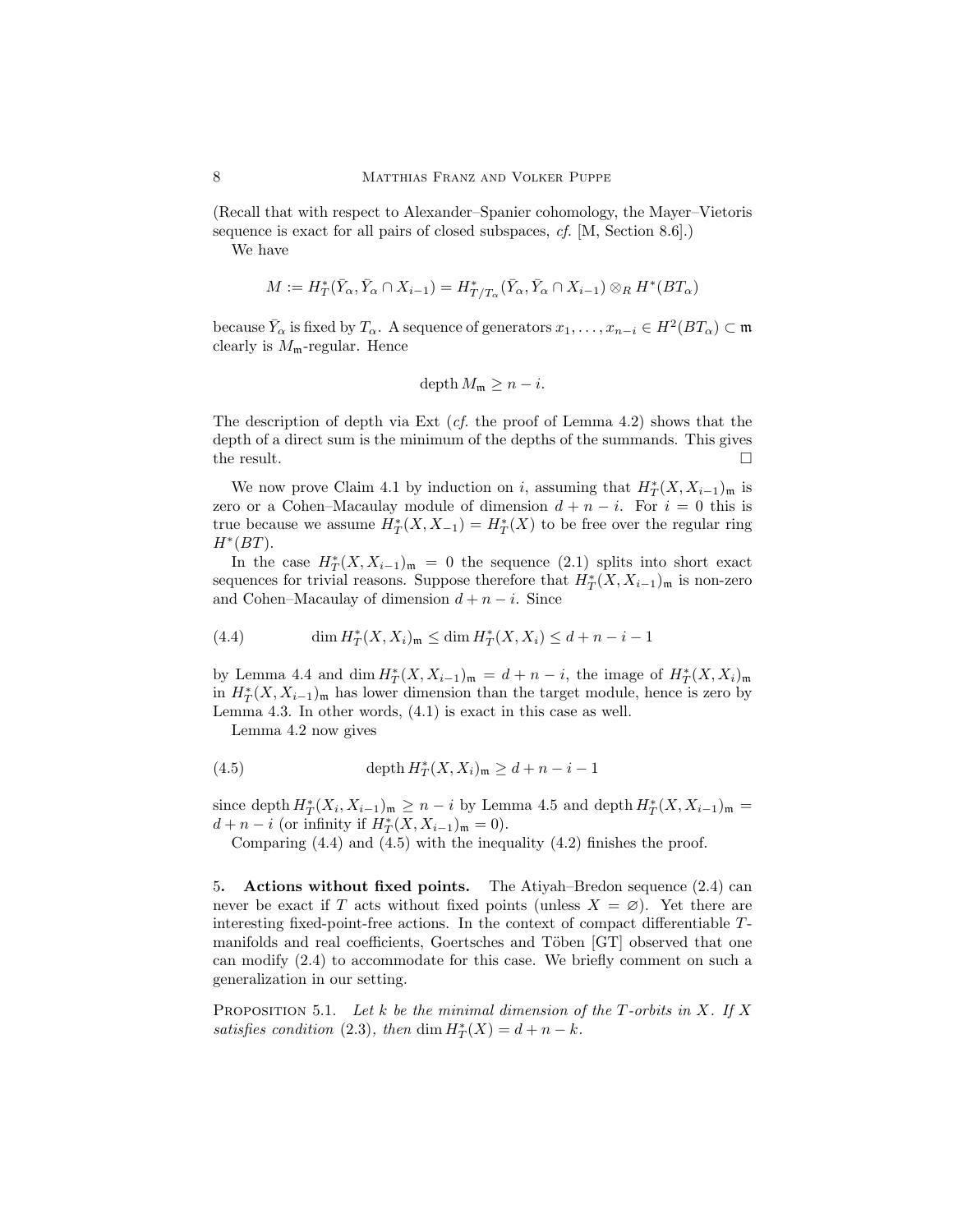PROOF. Since  $X_{k-1} = \emptyset$ , we have dim  $H^*_T(X) \leq d + n - k$  by Lemma 4.4.

For the reverse inequality, pick an  $x \in X_k$ , say with isotropy group T'. The map  $H^*(BT) \to H^*(BT')$  factors through the map  $H^*_T(X) \to H^*_T(Tx) =$  $H^*(BT')$  induced by the inclusion  $Tx \hookrightarrow X$ . This implies  $\text{Ann}\,\overline{H}^*_T(X) \subset$ Ann  $H^*(BT')$ , hence dim  $H^*_T(X) \ge \dim H^*(BT')$ . But, under condition (2.3), Lemma 3.1 gives dim  $H^*(BT') = d + n - k$ .

A finitely generated graded module M over H<sup>∗</sup> (BT) is called *Cohen–Macaulay* if  $M_{\mathfrak{m}}$  is Cohen–Macaulay over  $H^*(BT)_{\mathfrak{m}}$  for all maximal ideals  $\mathfrak{m} \in \text{Supp } M$ . If M is free over  $H^*(BT)$ , then it is Cohen–Macaulay of maximal dimension  $d + n$ (*cf.* the proof of Claim 4.1). We remark in passing that the converse holds as well, even if  $R$  is not a field: The Auslander–Buchsbaum formula [BH, Theorem 1.3.3] together with  $[S, Corollary IV.C.2]$  implies that M is projective; freeness then follows from the (comparatively easy) analogue of the Quillen–Suslin theorem for finitely generated *graded* modules over polynomial rings with coefficients in a PID [L, Corollary 4.7].

THEOREM 5.2. Let k be the minimal dimension of the T-orbits in X. If  $H^*_T(X)$ *is Cohen–Macaulay over* H<sup>∗</sup> (BT) *and* X *satisfies condition* (2.3)*, then the following sequence is exact:*

$$
0 \longrightarrow H_T^*(X) \longrightarrow H_T^*(X_k) \longrightarrow H_T^{*+1}(X_{k+1}, X_k) \longrightarrow \cdots
$$

$$
\cdots \longrightarrow H_T^{*+n-1}(X_{n-1}, X_{n-2}) \longrightarrow H_T^{*+n}(X_n, X_{n-1}) \longrightarrow 0.
$$

The only change to the proof of Theorem 2.1 is that the induction now starts at  $i = k$ , which is the dimension of  $H^*_T(X)$  by Proposition 5.1.

## **REFERENCES**

- [AP] C. Allday and V. Puppe, *Cohomological methods in transformation groups*. Cambridge Stud. Adv. Math. 32. Cambridge Univ. Press, Cambridge, 1993. [A] M. F. Atiyah, Elliptic operators and compact groups. Lecture Notes in Math. 401, Springer, Berlin, 1974. [BBFK] G. Barthel, J.-P. Brasselet, K.-H. Fieseler and L. Kaup, Combinatorial
- intersection cohomology for fans. Tohoku Math. J. 54 (2002), 1–41. [BI] A. Blanchard, Sur les variétés analytiques complexes. Ann. Sci. Ecole Norm.
- Sup. (3) 73 (1956), 157–202. [Br] G. E. Bredon, The free part of a torus action and related numerical equalities.
- Duke Math. J. 41 (1974), 843–854.
- [BH] W. Bruns and J. Herzog, Cohen-Macaulay rings. Cambridge Stud. Adv. Math. 39, Cambridge Univ. Press, Cambridge, 1993.
- [CS] T. Chang and T. Skjelbred, The topological Schur lemma and related results. Ann. Math. 100 (1974), 307–321.
- [F] T. Frankel, Fixed points and torsion on Kähler manifolds. Ann. Math. II Ser. 70 (1959), 1–8.
- [FP] M. Franz and V. Puppe, Exact cohomology sequences with integral coefficients for torus actions. Transformation Groups  $12$  (2007), 65–76.
- $[{\bf FP}^{\prime}]$ ] M. Franz and V. Puppe, Exact sequences for equivariantly formal spaces. arXiv:math/0307112v1[math.AT].
- [GT] O. Goertsches and D. Töben, Torus actions whose equivariant cohomology is Cohen–Macaulay. J. Topology (2010).